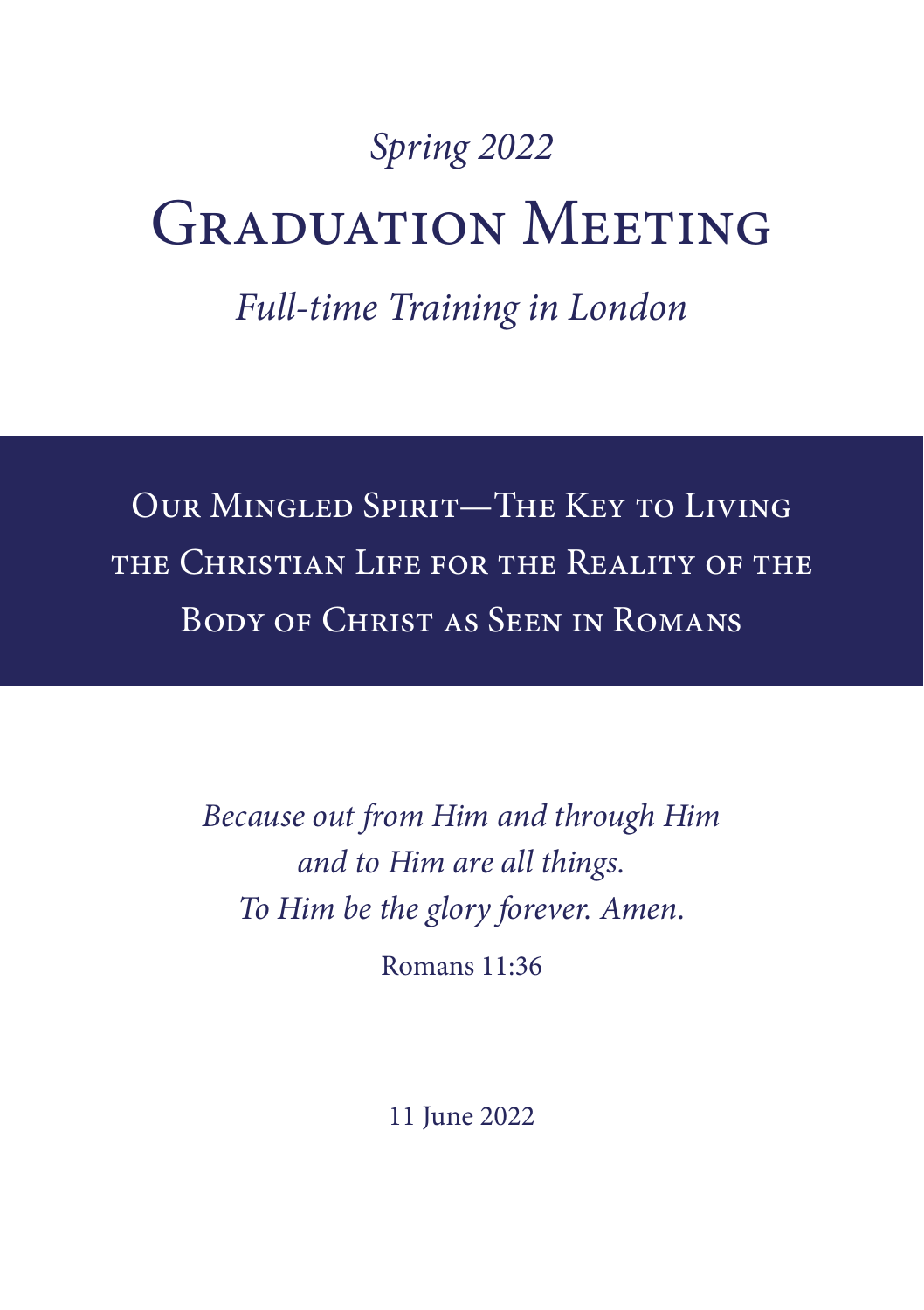# **Programme**



Hymn 1

Opening Prayers

Welcoming Word

Hymn 2 and Testimonies from Under-term Trainees

Trainees' Appreciation

## Hymn 3

Presentation by Graduates

A Departing Word to Graduates from Brother Witness Lee

Concluding Word

Presentation of Certificates

Closing Prayers

Announcements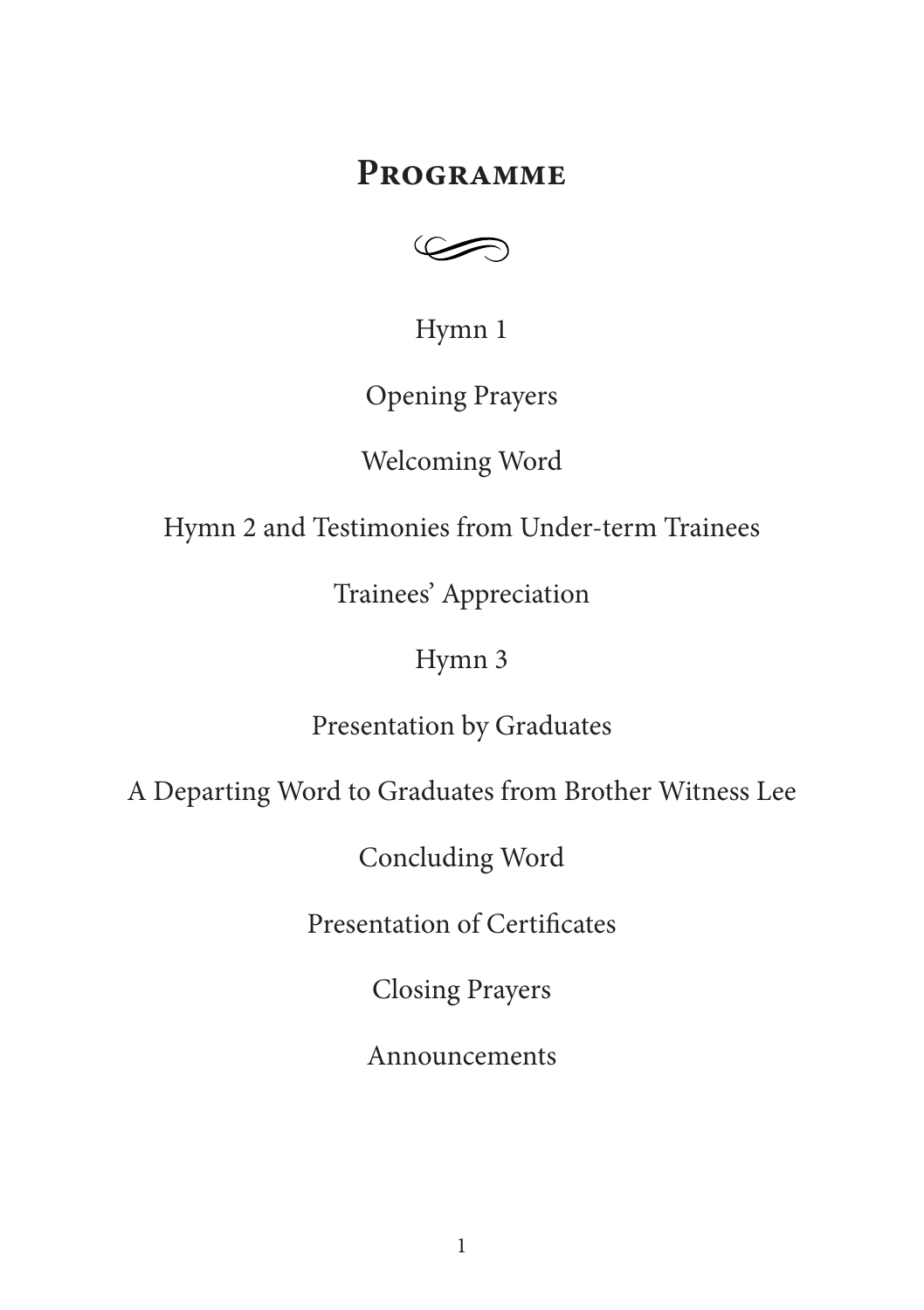# **From the Ministry**

If the return of the Lord should be delayed, it will be necessary to raise up a number of young people to continue the testimony and the work for the following generations…My thought is not to establish a seminary or a Bible institute, but to have young people staying together to live the Body life and practice the spiritual life. In such a place they would receive training for the purpose of edification, by learning to read the Scripture, to pray, and to build up a good character. On the negative side, there would be training for the purpose of learning how to deal with sin, the world, the flesh, and the natural life. At a suitable time, the young people would return to their respective churches in various places to be tempered together with other saints to serve the Lord in the church.

*Watchman Nee*

This is my burden. I must finish my responsibility before the Lord to make the Lord's revelation in the holy Word as clear as I can to all of us. I must continue to present what the Lord has shown us from the beginning of the Lord's recovery in mainland China through Brother Nee until the present time.

I am also burdened to train some young saints, not with the expectation that they all will become lifelong full-timers to serve the Lord. But we do have an expectation that many of the young college graduates among us will spend either one or two years of time to learn something of the Lord, that is, to learn the Word and to learn the lessons in life. After such a training they may decide to go back to continue their schooling, or they may go back to get a job. Of course, by having such a training some will be tested out and approved to be lifelong full-time servants of the Lord.

*Witness Lee*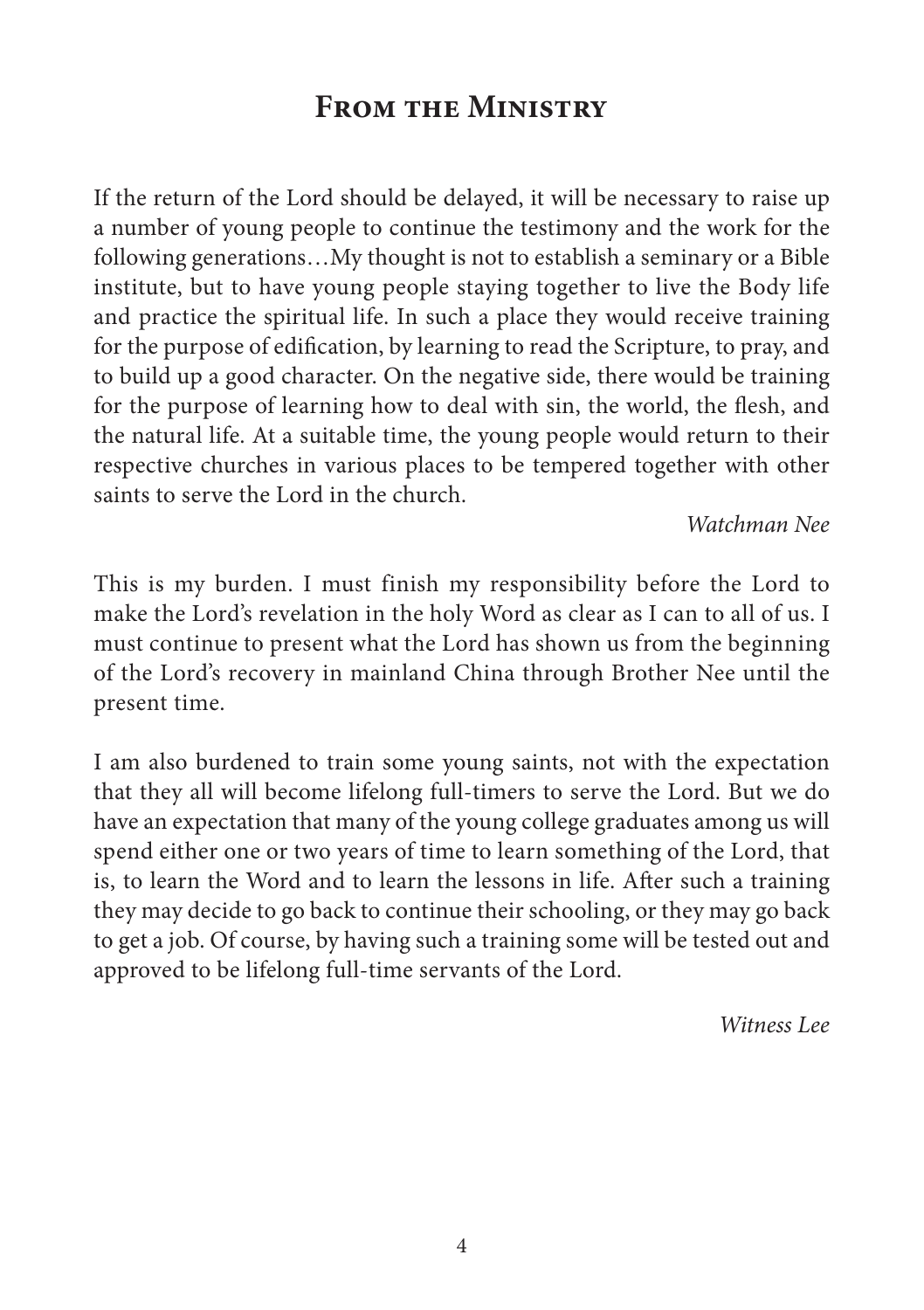# **The Purpose of the Training**

- 1. To build up the trainees in Christ in the growth of His life unto maturity— Eph. 4:15; Col. 1:28.
- 2. To equip the trainees in the realisation of the divine truths according to the Scriptures by the revelation of the Holy Spirit—2 Tim. 3:16-17; 1 Tim. 2:4; 2 Pet. 3:18.
- 3. To raise up the trainees in the cultivation of their spiritual capacity in the preaching of the gospel, the nourishing of the young believers, the perfecting of the saints, and the prophesying of the word of God for the building up of the local churches, consummating in the building up of the Body of Christ—Matt. 28:19; 1 Thes. 2:7; Eph. 4:12; 1 Cor. 14:1.

## **The Goal of the Training**

- 1. To reach the highest peak of the divine revelation—God becoming a man that man may become God in life and in nature, but not in the Godhead—Eph. 3:3-11; John 1:1, 14; Heb. 2:14; John 1:12-13; Eph. 1:4; Rom. 8:29-30; 2 Pet. 1:4; Matt. 4:10; cf. Acts 14:12, 15.
- 2. To reach the high peak of today's Zion (the overcomers) in today's Jerusalem (the church)—Rev. 14:1.
- 3. To reach the reality of the Body of Christ by living a life conformed to Christ's death in the power of His resurrection—Phil. 3:10.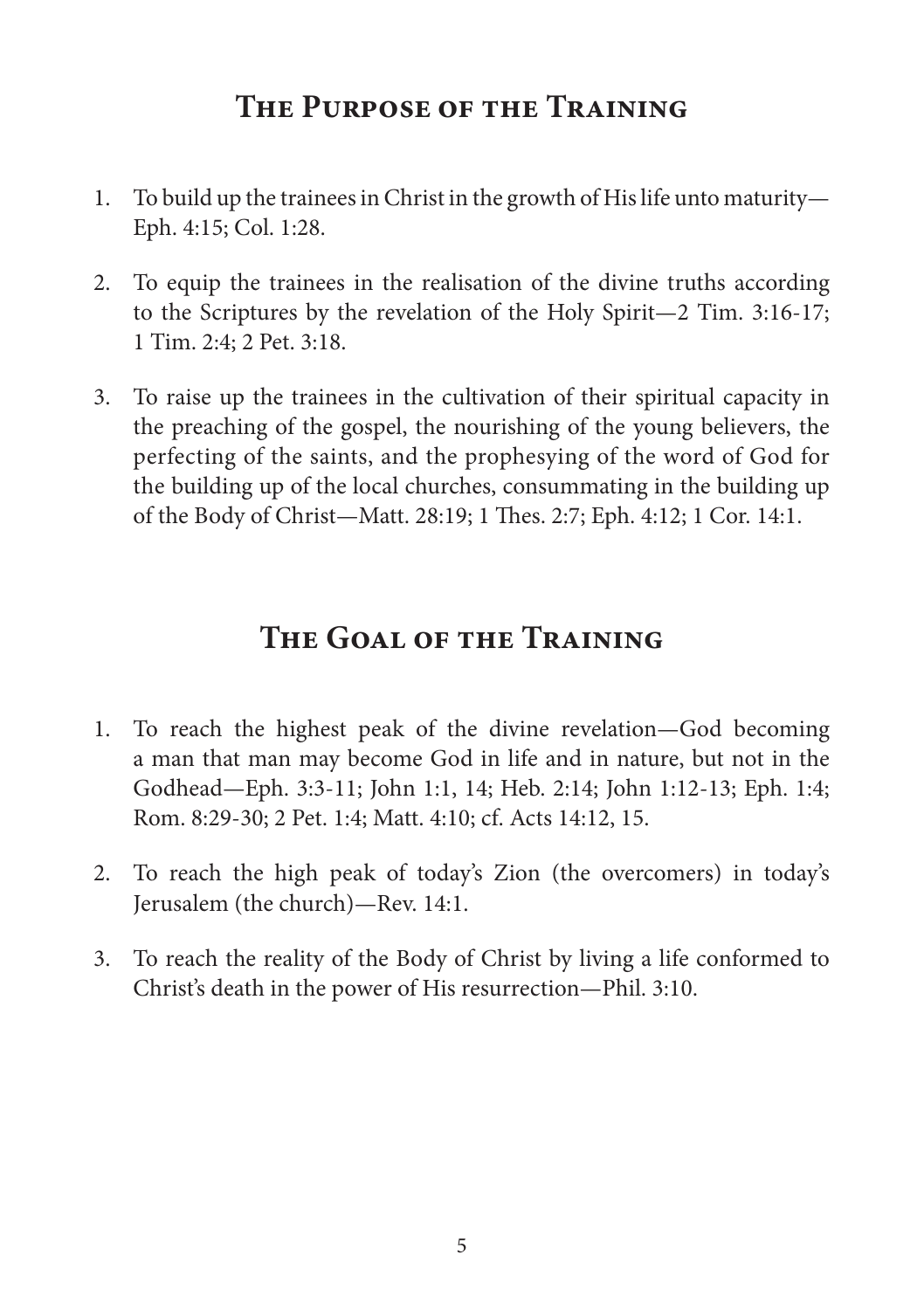## **Hymn 1**

- 1 What miracle! What mystery! That God and man should blended be! God became man to make man God, Untraceable economy! From His good pleasure, heart's desire, His highest goal attained will be. From His good pleasure, heart's desire, His highest goal attained will be.
- 2 Flesh He became, the first God-man, His pleasure that I God may be: In life and nature I'm God's kind, Though Godhead's His exclusively. His attributes my virtues are; His glorious image shines through me. His attributes my virtues are; His glorious image shines through me.
- 3 No longer I alone that live, But God together lives with me. Built with the saints in the Triune God, His universal house we'll be, And His organic Body we For His expression corp'rately. And His organic Body we For His expression corp'rately.
- 4 Jerusalem, the ultimate, Of visions the totality; The Triune God, tripartite man — A loving pair eternally — As man yet God they coinhere, A mutual dwelling place to be; God's glory in humanity Shines forth in splendor radiantly!

(*Psalms, Hymns, and Spiritual Songs,* #139)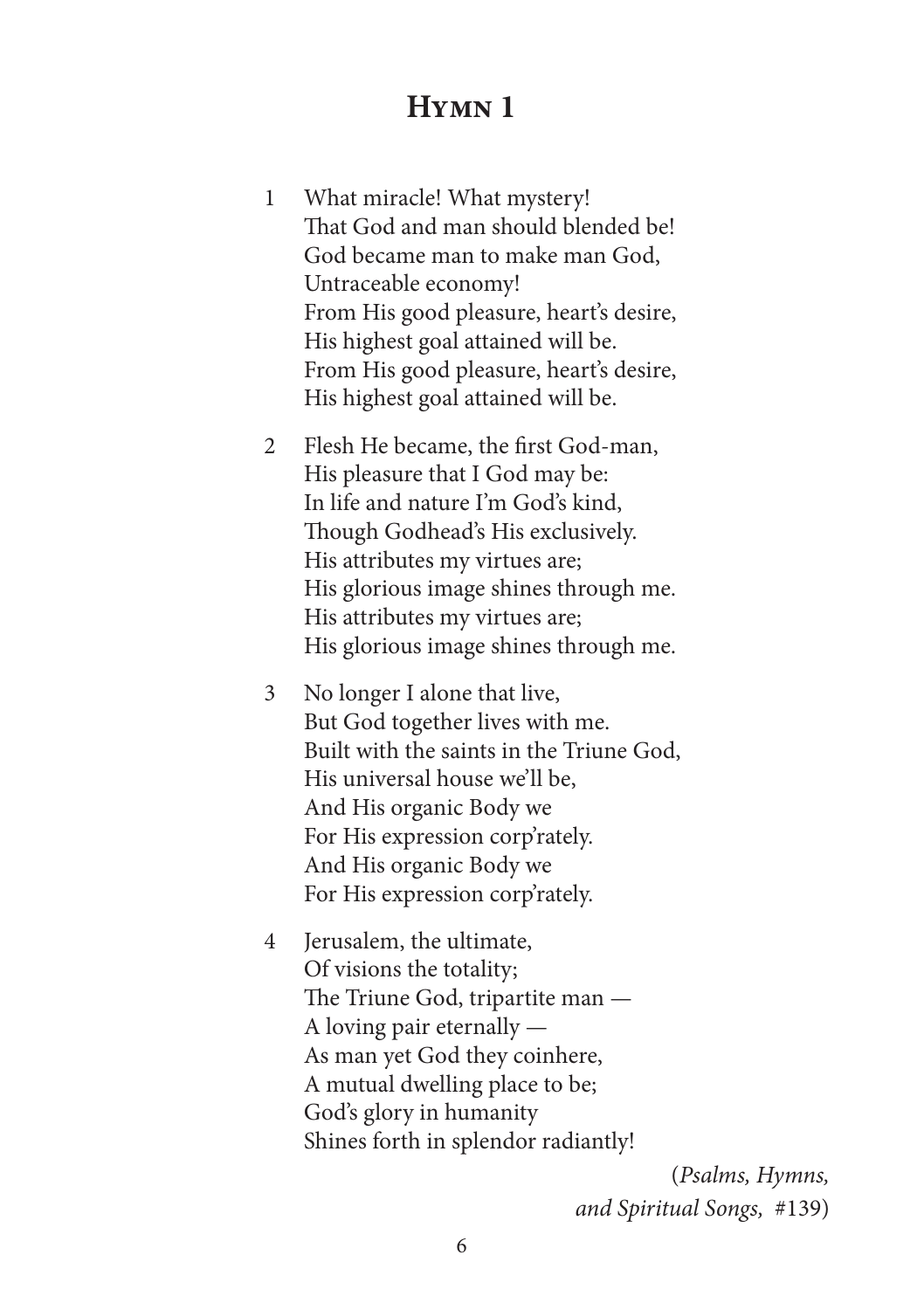# **Hymn 2**

- 1 My goal is God Himself, not joy, nor peace, Nor even blessing, but Himself, my God; 'Tis His to lead me there — not mine, but His — At any cost, dear Lord, by any road.
- 2 So faith bounds forward to its goal in God, And love can trust her Lord to lead her there; Upheld by Him, my soul is following hard Till God hath full fulfilled my deepest prayer.
- 3 No matter if the way be sometimes dark, No matter though the cost be oft-times great, He knoweth how I best shall reach the mark, The way that leads to Him must needs be strait.
- 4 One thing I know, I cannot say Him nay; One thing I do, I press towards my Lord; My God my glory here, from day to day, And in the glory there my great Reward.

(*Hymns,* #350)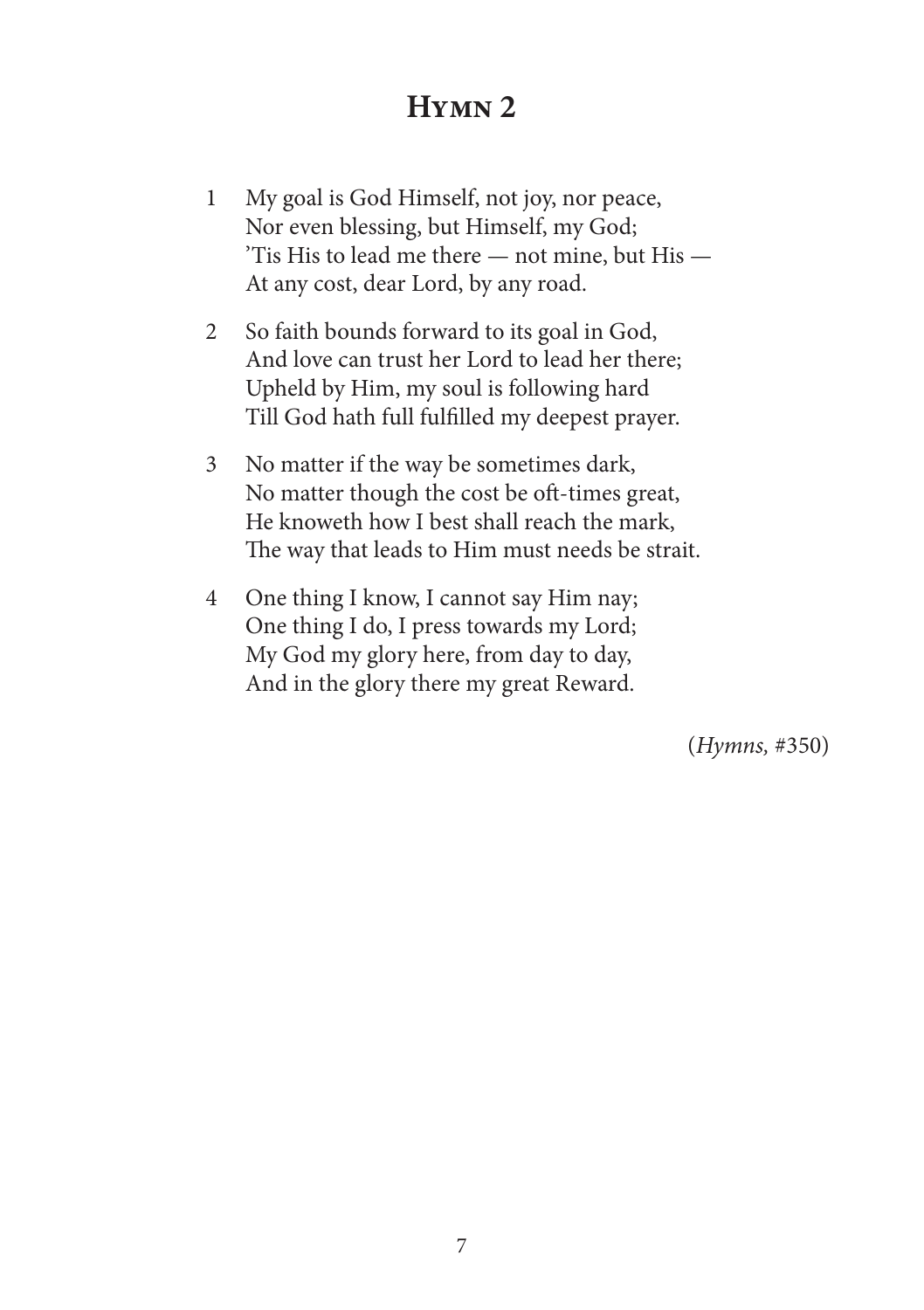## **Hymn 3**

1 God has called us for His purpose, His economy so glorious, For which He was fully processed; Consummated now is He! As the Spirit, He indwells us; As our God allotted portion, Working out His full salvation, Making us the same as He is.

> Oh, may a clear, controlling vision of The Lord's economy direct my heart, And burn in me until my spirit's wholly set afire! With spirit strong and active we'll press on To consummate God's goal — New Jerusalem, Hallelujah!

- 2 Jesus lived the God-man pattern, Set the way for us to follow, He denied His natural man and Was obedient unto death, Once He was the only God-man; Now we are His duplication. As the many grains we're blended As His corporate reproduction.
- 3 Living out His resurrection, Dying to the flesh and soul-life. Living by the mingled spirit, Natural man we will deny. Now we're living in the Body, Every day we're overcoming, Striving for the peak of Zion, Watching for our Lord's appearing.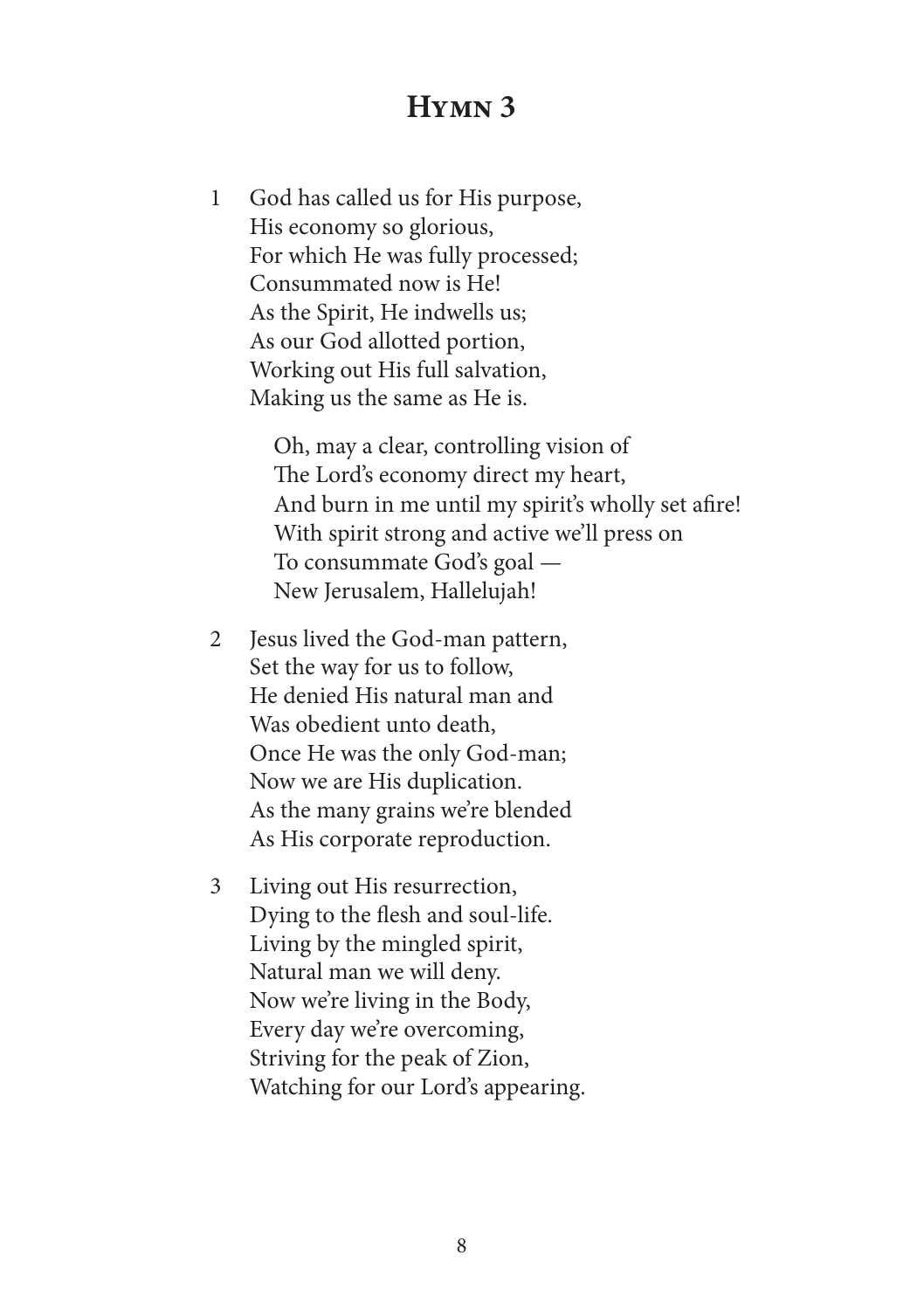4 God and man will have one living, Always in the mingled spirit; We two are incorporated One organic entity! This the vision of the ages Will control our daily living That the Lord may have His Body Shining as the holy city.

> (*Psalms, Hymns, and Spiritual Songs,* #281)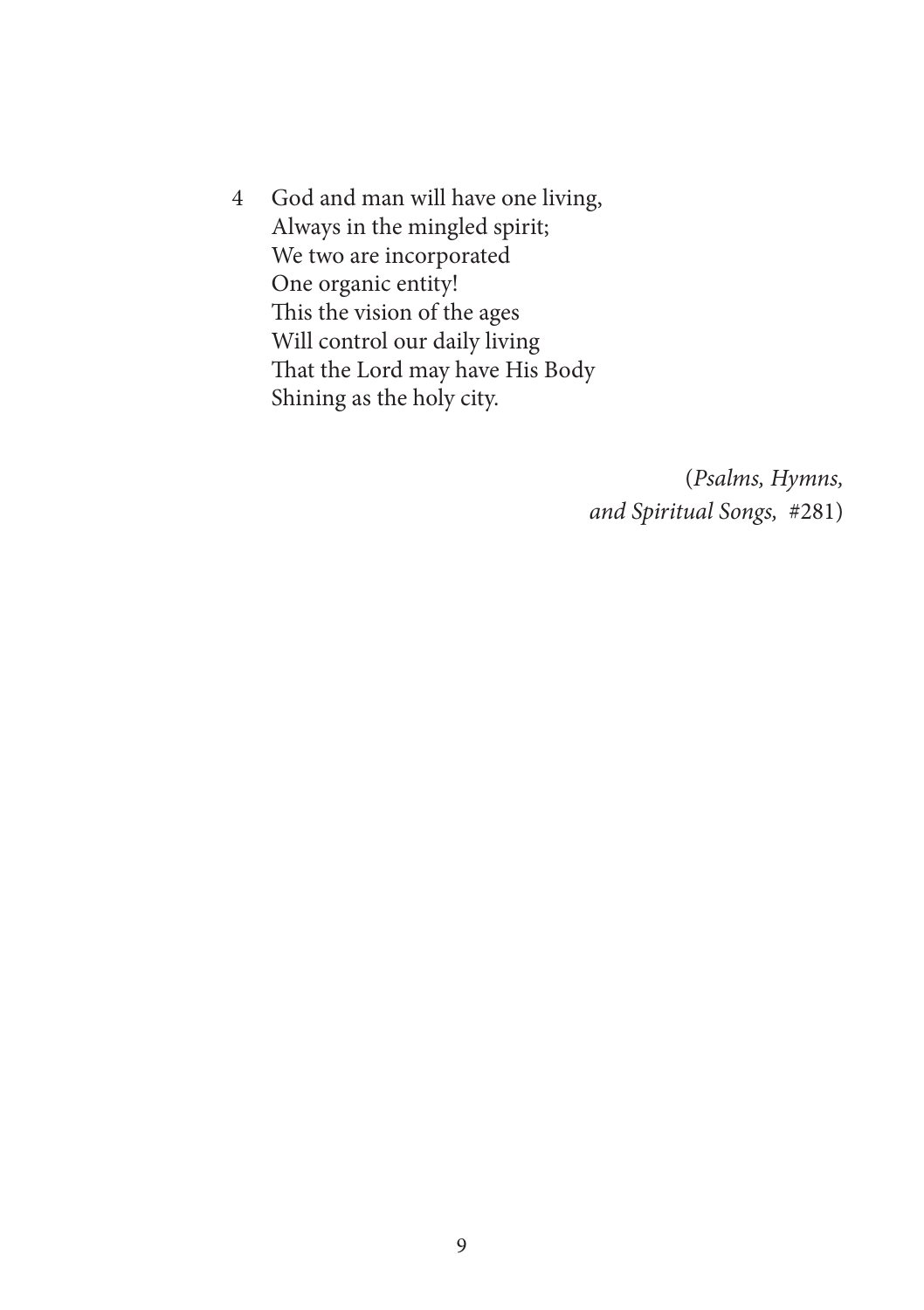# **Presentation Verses and Hymns**

#### *Hymns,* **#244, Stanzas 1 & 5**

- 1 The Holy Spirit is today The Spirit of the life divine; He quickens us and gives us life, And makes us fit for God's design.
- 5 By law of life He liberates, And frees us from the law of sin; And with the nature all divine He regulates us from within.

#### *Hymns,* **#1141, Stanzas 3 & 4**

- 3 Now we're learning to turn to our spirit, Now we're learning to take Christ as life; Now we're learning to feed upon Jesus And be freed from all struggling and strife.
- 4 Hallelujah for life in the Spirit, Hallelujah for newness within. When we turn from our mind to our spirit, We enjoy all the riches of Him.

#### **Romans 8:2**

For the law of the Spirit of life has freed me in Christ Jesus from the law of sin and of death.

#### *Hymns,* **#1213, Stanzas 2 & 3**

2 From life divine it does originate, Amen the law of life! Its function, working, power are innate, Amen the law of life! Amen the law of life! Amen the law of life! Stop all your trying, on life relying, Amen the law of life!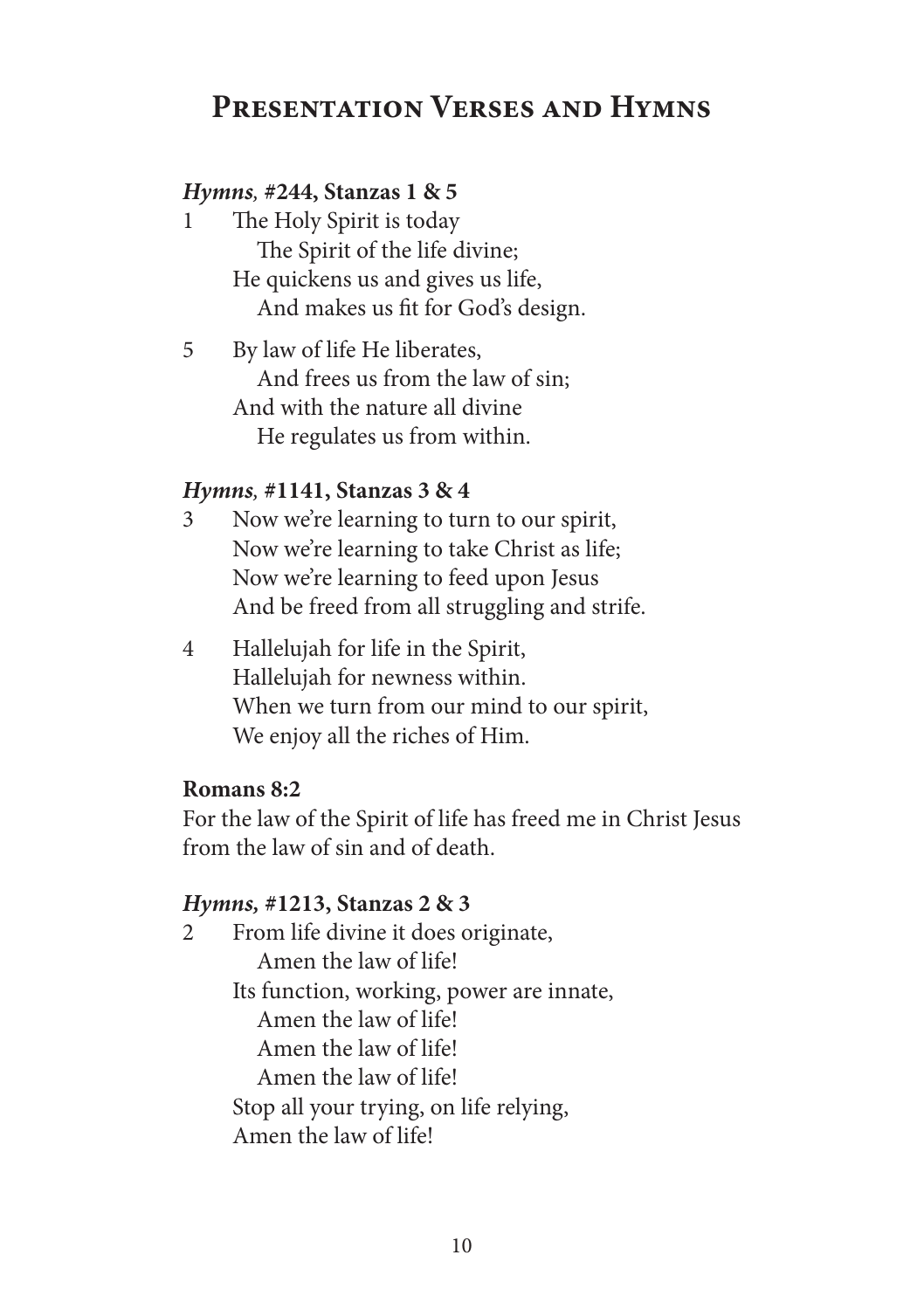## **Presentation Verses and Hymns**

| 3 | The law of life fulfills our God's desire,       |
|---|--------------------------------------------------|
|   | Amen the law of life!                            |
|   | Our self-improvement He does not require,        |
|   | Amen the law of life!                            |
|   | Amen the law of life!                            |
|   | Amen the law of life!                            |
|   | God's plan fulfilling; Yes, Lord, we're willing, |
|   | Amen the law of life!                            |
|   |                                                  |

#### *Hymns,* **#784, Stanza 6 & Chorus**

6 Pray to fellowship with Jesus, Bathing in His countenance; Saturated with His beauty, Radiate His excellence.

> Pray to fellowship with Jesus, In the spirit seek His face; Ask and listen in His presence, Waiting in the secret place.

#### *Hymns,* **#840, Stanza 4**

4 By Thy Spirit daily strengthened In the inner man with might, I would know Thy love surpassing. Know Thy breadth and length and height; Ever of Thy riches taking, Unto all Thy fullness filled, Ever growing into manhood, That Thy Body Thou may build.